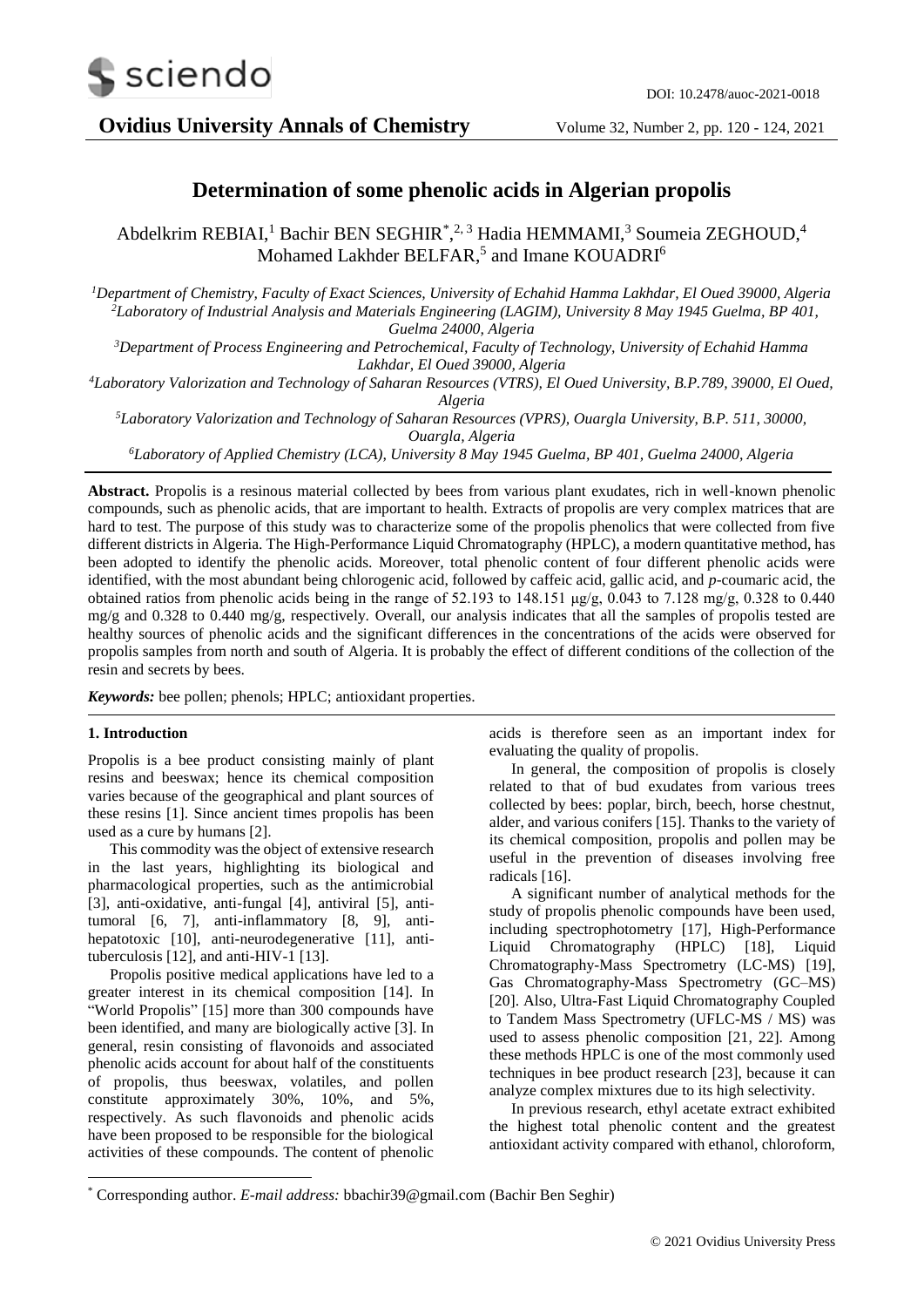and butanol extracts. Many studies have shown that ethanol/water solvents are more effective in extracting phenolic compounds and exhibit greater antioxidant activity than aqueous extract [24].

Furthermore, statistical analysis showed that polyphenol content in the aqueous solutions is high, while methanol was the best extraction solvent for flavonoids. Propolis samples were collected with ethanol for the optimal extraction of total polyphenols and flavonoids [25].

Our study aimed to evaluate phenolic acids (Figure 1) from different sorts of Algerian propolis by using Folin-Ciocalteu reagent and analyzed using HPLC.



**Figure 1.** Chemical structures of the studied phenolic acid compounds.

# **2. Experimental**

#### *2.1. Chemicals*

Ethanol (99%) was purchased from Sigma-Aldrich Co. 3,4,5-Trihydroxybenzoic acid (gallic acid, GA; 99%), chlorogenic acid (CGA; 97%), caffeic acid (CA; 99%), *p*-coumaric acid (98%), acetic acid (CH3COOH; 97%), and acetonitrile (CH3CN) HPLC grade were procured from Alfa Aesar (USA). Aluminum chloride  $(AlCl<sub>3</sub>)$  and sodium carbonate  $(Na_2CO_3)$  were purchased from Prolabo (USA). The Folin-Ciocalteu reagent (FCR), methanol (MeOH), and hexane  $(C_6H_{14})$  were obtained from BIOCHEM Chemopharma Co (FRANCE). High purity water was used for all experiments. All other reagents were of analytical grade.

#### *2.2. Propolis origin*

During the time from 2011 to 2012, five samples of dehydrated propolis were collected by beekeepers from five localities in the north and south Algeria (Table 1). The propolis was sent to the laboratory after selection and each sample was separately crushed in a commercial blender, homogenized for later analysis, and deposited in the freezer.

**Table 1.** Algerian propolis samples used in this study based on the date of harvest, geographical origin.

| <b>Sample</b><br>code | Date of<br>harvest | Place of<br>production | Geographical<br>origin |
|-----------------------|--------------------|------------------------|------------------------|
| <b>P01</b>            | 2011               | Tizi-Ouzou             | Mountain               |
| P <sub>0</sub> 2      | 2012               | El Oued                | Field                  |
| P <sub>0</sub> 3      | 2012               | Jijel                  | Mountain               |
| P <sub>04</sub>       | 2011               | Tipaza                 | Mountain               |
| <b>PO5</b>            | 2012               | Tlemcen                | Mountain               |

#### *2.3. Ethanolic extract of propolis (EEP)*

Samples of 5 g of propolis were taken twice (30 min) at room temperature in an ultrasonic bath with 100 ml of ethanol to obtain the extract. Every of the extract was filtered over Whatman No. 4 filter paper and vaporized at 45 °C with a rotary evaporator. Until further use, the

extracts thus obtained were weighed and stored in a brown bottle at 4 °C.

## *2.4. Determination of total phenolic content (TPC)*

Total phenolic content was determined by using Folin-Ciocalteu reagent and the Kumazawa et al. method [23], which was briefly defined as 0.5 ml of Folin-Ciocalteu reagent was combined with 100 µl extract. After 3 min, 2 ml of  $Na<sub>2</sub>CO<sub>3</sub>$  (20%) solution was added to the mixture. The reaction was held for 30 min in the dark, after which the absorbance was read at  $\lambda = 760$  nm [26].

The calibration curve (0.03-0.3 mg/ml) was developed using gallic acid as normal. The mean of three interpretations was used and the total phenolic content was measured in mg equals of gallic acid (GAEs) (mg/100 g).

*2.5. Instrumentation and chromatographic conditions* Spectrophotometric measurements were carried out on a Schimadzu Spectrophotometer (double-beam) UV-1800 fitted with quartz cuvettes of 1 cm. A high-performance liquid chromatography system, Shimadzu LC 20 AL fitted with the universal injector (Hamilton  $25 \mu L$ ) SPD 20A, SPD 20A (Shimadzu) UV-VIS detector was used.

## *2.6. Preparation of the mobile phase*

The mobile phase was a blend of 0.1% acetonitrile and acetic acid. Before use, the contents of the mobile phase were filtered through a 0.45 µm membrane filter, sonicated and pumped at a flow rate of 1 ml/min from the solvent reservoir into the tank. As stated below, a linear gradient was used for the elution (Table 2).

| <b>Time</b><br>(min) | CH <sub>3</sub> COOH<br>$(\%)$ | CH <sub>3</sub> CN<br>$(\%)$ |
|----------------------|--------------------------------|------------------------------|
|                      | 90                             |                              |
|                      | 86                             | 14                           |
| 16                   | 83                             |                              |
| 23                   |                                | 19                           |
| 28                   |                                | 23                           |
| 30                   |                                |                              |

**Table 2.** Gradient program for elution of phenolic acids.

The column was held at room temperature, and the injection volume was 20 µl at 300 nm. Before analytic injection, the column was balanced with the mobile step for 40-50 min.

#### *2.7. Preparation of standard solution*

A stock solution of phenolic acid was prepared by dissolving 100 mg of pure phenolic acid in a 100 mL volumetric flask containing a sufficient amount of MeOH (HPLC grade) to dissolve the acid. The solution was solicited for approximately 15 min and then brought to volume by the mobile phase. Regular operating standard solutions of phenolic acids are prepared by diluting the stock solution with the mobile step accordingly. Each of these solutions (20 μl) was injected into the column three times and reported peak area and retention periods [26].

## **3. Results and discussion**

The Folin-Ciocalteu assay is a fast and simple method that easily assess phenolic content in samples. Some of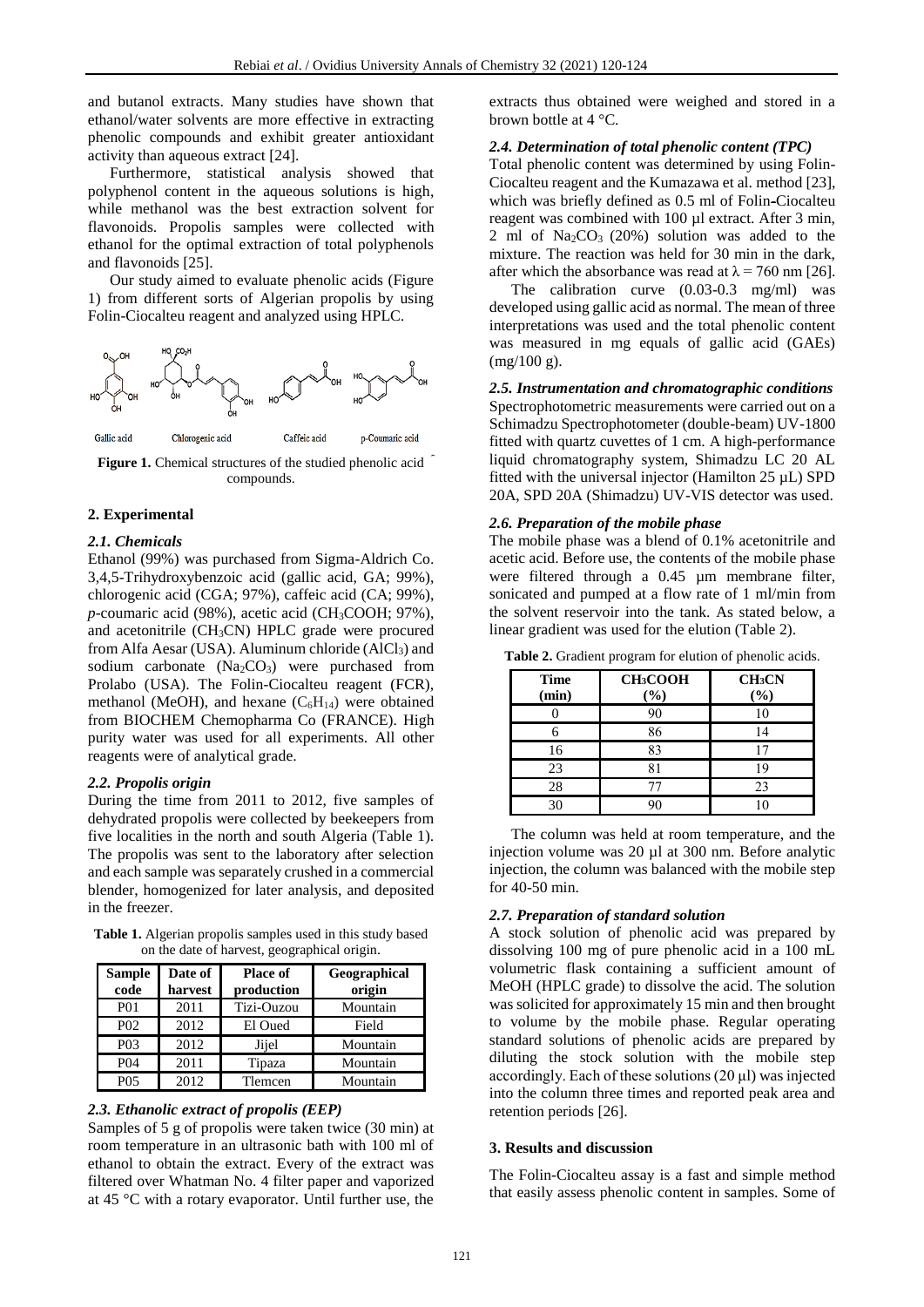the phenolics are rich in antioxidant production. The absolute phenolic content of propolis ethanol extract was provided in Table 3.

**Table 3.** Global yield and total phenolic content of propolis extract obtained.

| <b>Sample</b>    | <b>Extraction</b><br>yield $(\% )$ | <b>Total phenolic</b><br>content $(mg/g)$ |
|------------------|------------------------------------|-------------------------------------------|
| <b>P01</b>       | 46.100                             | $89.572 \pm 1.640$                        |
| P <sub>0</sub> 2 | 11.3                               | $28.163 + 0.678$                          |
| P <sub>0</sub> 3 | 20.880                             | 152.864±4.797                             |
| P04              | 17.020                             | $100.525 \pm 1.131$                       |
| PO5              | 16.220                             | $367.39 + 3.679$                          |

\*Values are means  $\pm$  SD (n = 3).

The total phenolic content was found to be higher in sample P05 (367.39 mg GAE/g) followed by sample P03 (152.864 mg GAE/g) and P04 (100.525 mg GAE/g) respectively. It has been investigated in many plant species that the total phenolic could significantly contribute to the antioxidant capacity of that species. Therefore, the higher amount of phenolic in propolis can be taken as a good indication for its higher antioxidant capacity.

In comparison to those published by Da Silva et al. [27] and Potkonjak et al. [28], these findings demonstrated that Algerian propolis had a greater phenolic content. Compared to Kumazawa et al. and Choi et al. [29], it has a reduced phenolic content.

The composition of propolis is determined by the local vegetation and the season in which it is collected [30].

HPLC chromatogram of standards is presented in Figure 2. The typical separation of phenolic acids is shown in Table 4 and expressed in retention times.





**Table 4.** Standards retention times.

| Peak No.                                                                           | $Rt$ (min)       | Compound                |  |
|------------------------------------------------------------------------------------|------------------|-------------------------|--|
|                                                                                    | $5.25 \pm 0.18$  | gallic acid             |  |
|                                                                                    | $13.62 \pm 0.09$ | chlorogenic acid        |  |
|                                                                                    | $16.3 \pm 0.14$  | caffeic acid            |  |
|                                                                                    | $23.70 \pm 0.05$ | <i>p</i> -coumaric acid |  |
| $\mathbf{D}$ t: Detention time, Velues are means + $\mathbf{E} \mathbf{D}$ (n = 2) |                  |                         |  |

on time. Values are means  $\pm$  SD (n

For all the ethanol extracts tested, the chromatographic profiles at 300 nm were identical in clarifying Figure 3, regardless of the sample position, consistent with the relationship between the phenolic profile and the surrounding apiary flora [31].







We have set calibration curves for norm and regression coefficients in the experimental conditions of this study (Table 5). For all compounds, the linearity of the calibration curves was very good ( $\mathbb{R}^2$  > 0.99).

Based on calibration curves and considering the dilutions made, we established the content in phenolic acids for all propolis samples.

The limit of detection was in the range of 0.1–0.2 μg/ml for phenolic acids. The phenolic acid content from the raw propolis samples determined by the HPLC method is listed in Table 6.

The concentration of gallic acid varied greatly in propolis samples: from those in which gallic acid was not detected (samples P04 from Tipaza) to other samples in which concentration of gallic acid ranged from 0.44 to 0.32 mg/g (Table 6). Caffeic acid was detected in all investigated samples of propolis from Algeria with concentrations ranging from 0.043 to 7.128 mg/g. Chlorogenic acid was detected in all investigated propolis samples from Algeria (52.193 to 148.151 µg/g). *p*-Coumaric acid was not detected in samples P01 (from Tizi-Ouzou).

**Table 5.** Calibration curves and regression coefficients for all standards.

| Peak No. | Standard                | Calibration curve      | Regression<br>coefficient $(R2)$ |
|----------|-------------------------|------------------------|----------------------------------|
|          | Gallic acid             | $v = 23616x - 7232$    | 0.9986                           |
|          | Chlorogenic acid        | $\tau = 39775x - 1881$ | 0.9963                           |
|          | Caffeic acid            | $y = 72328x$           | 0.9992                           |
|          | <i>p</i> -Coumaric acid | $v = 157538x$          | 0.9996                           |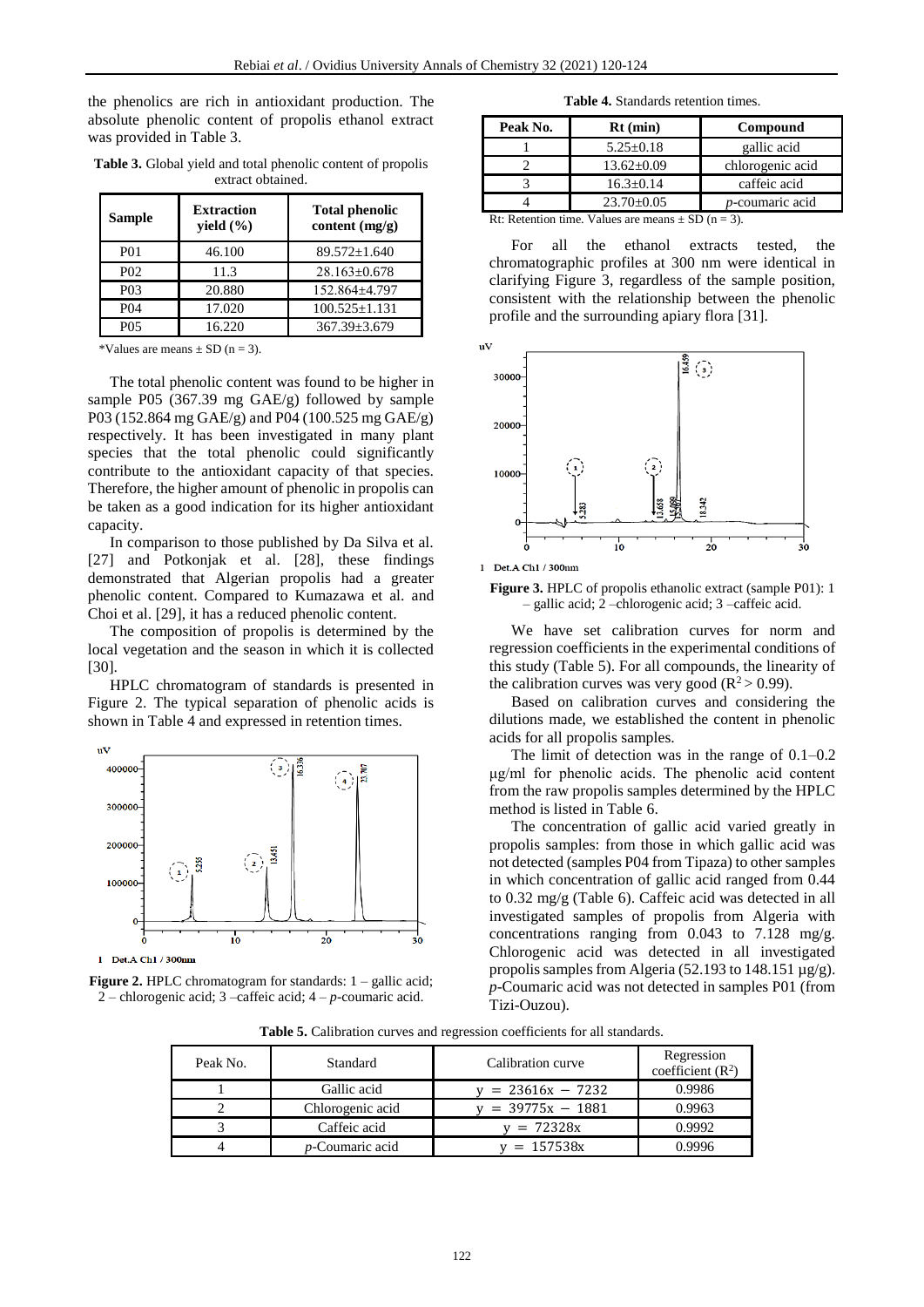| <b>Sample</b>    | <b>Gallic acid</b><br>(mg/g) | Caffeic acid<br>(mg/g) | Chlorogenic acid<br>$(\mu g/g)$ | <i>p</i> -Coumaric acid<br>$(\mu g/g)$ |
|------------------|------------------------------|------------------------|---------------------------------|----------------------------------------|
| P01              | $0.440 + 0.004$              | $7.128 \pm 0.173$      | $148.151 + 0.32$                | ND                                     |
| P <sub>0</sub> 2 | $0.387 + 0.007$              | $0.043 + 0.009$        | $52.193 \pm 0.029$              | $3.0849 + 0.021$                       |
| P <sub>0</sub> 3 | $0.407 \pm 0.023$            | $3.805 \pm 0.033$      | $101.833 \pm 0.072$             | $34.518 \pm 0.03$                      |
| P <sub>04</sub>  | ND                           | $1.683 \pm 0.012$      | $94.218 \pm 0.003$              | 94.041 $\pm$ 0.049                     |
| P05              | $0.328 \pm 0.011$            | $4.75 + 0.019$         | $70.911 + 0.041$                | $278.980 \pm 0.19$                     |

**Table 6.** Phenolic acid content in Algerian propolis.

ND: not determined.

# **4. Conclusions**

In conclusion, the phenolic acids from propolis extracts can be successfully isolated and classified with a gradient elution mode by reversed-phase HPLC (RP-HPLC). The proposed method allows for the simultaneous determination of the naturally occurring organic acids in a variety of propolis, providing an appropriate detection limit and repeatability limit. The significant differences in the concentrations of the acids were observed for propolis samples from north and south of Algeria. It is probably the effect of different conditions of the collection of the resin and secrets by bees.

The majority of propolis samples test results were within the permissible range of world propolis standards, indicating that there is good potential for propolis export. The five samples of Algerian propolis had a good higher phenolic content, according to all of the tests. Determination of total polyphenols by UV and HPLC might be considered important analysis methods for the evaluation of propolis content, according to the findings of this study. The findings revealed that propolis had significant health benefits for humans and that it might be used as an antioxidant source.

## **Conflict of interest**

The authors declare no conflict of interest.

#### **Acknowledgments**

We gratefully acknowledge the many collaborators who have provided samples and/or measurements described in this study.

## **References**

- [1]. W. Greenaway, T. Scaysbrook, F. Whatley, The composition and plant origins of propolis: a report of work at Oxford, Bee World 71 (1990) 107-118. Doi: 10.1080/0005772X.1990.11099047
- [2]. M.C. Marcucci, Propolis: chemical composition, biological properties and therapeutic activity, Apidologie 26 (1995) 83-99. Doi: [10.1051/apido:19950202](https://doi.org/10.1051/apido:19950202)
- [3]. G. Burdock, Review of the biological properties and toxicity of bee propolis (propolis), Food Chemical Toxicology 36 (1998) 347-363. Doi: [10.1016/S0278-6915\(97\)00145-2](https://doi.org/10.1016/S0278-6915(97)00145-2)
- [4]. M. Özcan, Antifungal properties of propolis, Grasas y aceites 50 (1999) 395-398. Doi: [10.3989/gya.1999.v50.i5.685](https://doi.org/10.3989/gya.1999.v50.i5.685)
- [5]. A.G. Hegazi, A.A. Farghal, F.K. Abd El Hady, Antiviral activity and chemical composition of European and Egyptian propolis, In: Congreso Internacional de Propóleos. Buenos Aires, Argentina, 2000.
- [6]. S. Scheller, W. Krol, S. Owczarek, J. Swiacik, J. Gabrys, J. Shani, Antitumoral property of ethanolic extract of propolis in mice-bearing Ehrlich carcinoma, as compared to bleomycin, Zeitschrift für Naturforschung C 44 (1989) 1063- 1065. Doi: [10.1515/znc-1989-11-1231](https://doi.org/10.1515/znc-1989-11-1231)
- [7]. I. Suzuki, I. Hayashi, T. Takaki, D.S. Groveman, Y. Fujimiya, Antitumor and anticytopenic effects of aqueous extracts of propolis in combination with chemotherapeutic agents, Cancer Biotherapy Radiopharmaceuticals 17 (2002) 553-562. Doi: [10.1089/108497802760804781](https://doi.org/10.1089/108497802760804781)
- [8]. J. Sforcin, Propolis and the immune system: a review, Journal of Ethnopharmacology 113 (2007) 1-14. Doi: [10.1016/j.jep.2007.05.012](https://doi.org/10.1016/j.jep.2007.05.012)
- [9]. E. De Almeida, H. Menezes, Anti-inflammatory activity of propolis extracts: a review, Journal of Venomous Animals Toxins 8 (2002) 191-212. Doi: [10.1590/S0104-79302002000200002](https://doi.org/10.1590/S0104-79302002000200002)
- [10]. A.H. Banskota, Y. Tezuka, S. Kadota, Recent progress in pharmacological research of propolis, Phytotherapy Research 15 (2001) 561-571. Doi: [10.1002/ptr.1029](https://doi.org/10.1002/ptr.1029)
- [11]. J. Chen, Y. Long, M. Han, T. Wang, Q. Chen, R. Wang, Water-soluble derivative of propolis mitigates scopolamine-induced learning and memory impairment in mice, Pharmacology Biochemistry Behavior 90 (2008) 441-446. Doi: [10.1016/j.pbb.2008.03.029](https://doi.org/10.1016/j.pbb.2008.03.029)
- [12]. Z. Yildirim, S. Hacievliyagil, N.O. Kutlu, N.E. Aydin, M. Kurkcuoglu, M. Iraz, Effect of water extract of Turkish propolis on tuberculosis infection in guinea-pigs, Pharmacological Research 49 (2004) 287-292. Doi: [10.1016/j.phrs.2003.10.007](https://doi.org/10.1016/j.phrs.2003.10.007)
- [13]. G. Gekker, S. Hu, M. Spivak, J.R. Lokensgard, P.K. Peterson, Anti-HIV-1 activity of propolis in CD4+ lymphocyte and microglial cell cultures, Journal of Ethnopharmacology 102 (2005) 158- 163. Doi: [10.1016/j.jep.2005.05.045](https://doi.org/10.1016/j.jep.2005.05.045)
- [14]. E.A. Tosi, E. Ré, M.E. Ortega, A.F. Cazzoli, Food preservative based on propolis: Bacteriostatic activity of propolis polyphenols and flavonoids upon Escherichia coli, Food Chemistry 104 (2007) 1025-1029. Doi[: 10.1016/j.foodchem.2007.01.011](https://doi.org/10.1016/j.foodchem.2007.01.011)
- [15]. V.S. Bankova, S.L. de Castro, M.C.J.A. Marcucci, Propolis: recent advances in chemistry and plant